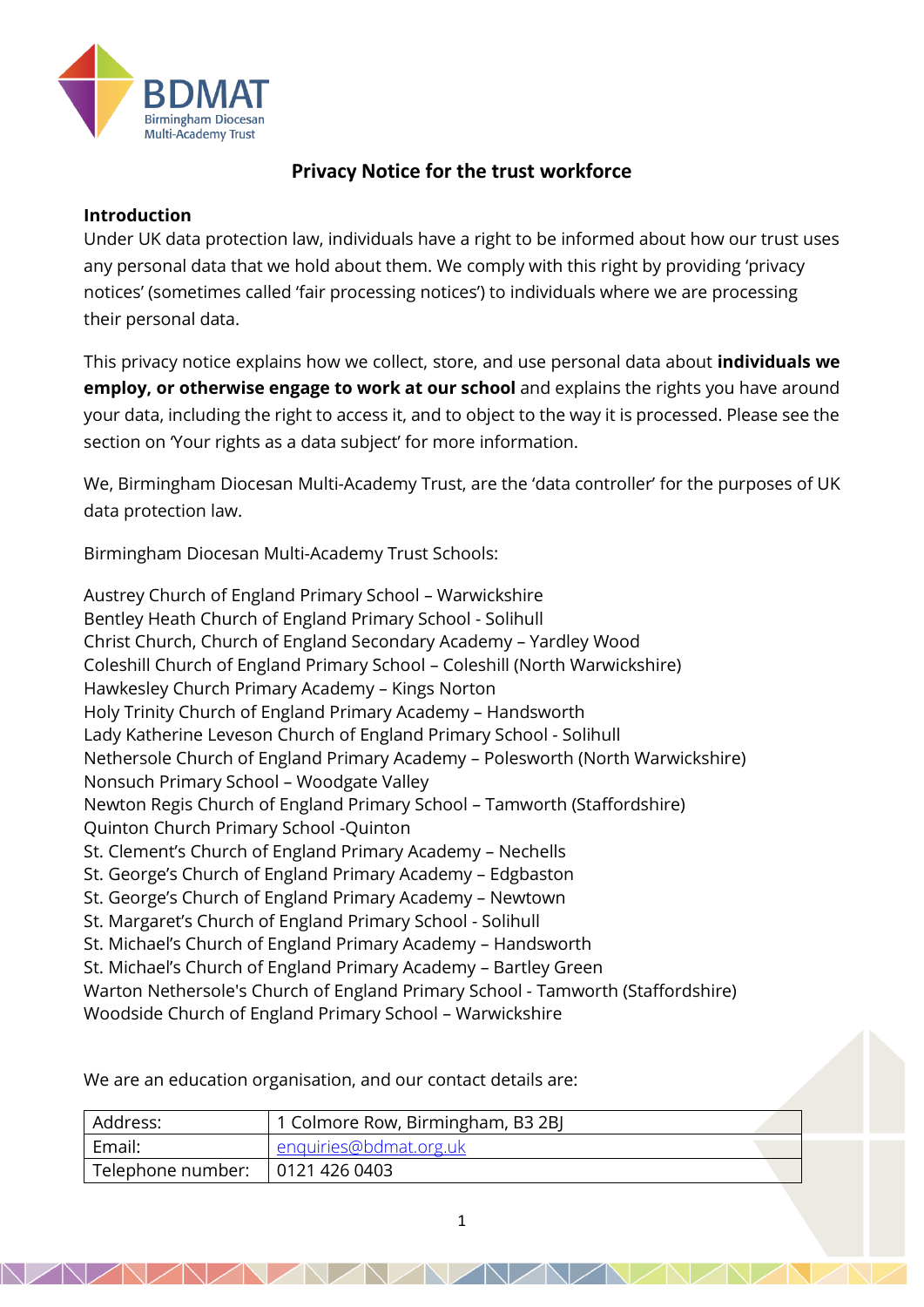

Our Data Protection Officer (DPO) is Michele Fullwood, Head of School Support, who can be contacted at 1 Colmore Row, Birmingham, B3 2BJ, [dpo@bdmat.org.uk](mailto:dpo@bdmat.org.uk) or 0121 426 0403 if you have any queries about this notice or anything related to data protection.

# **The personal data we hold**

Personal data that we may collect, use, store and share (when appropriate) about you includes, but is not restricted to:

- Contact details
- Date of birth, marital status and gender
- Next of kin and emergency contact numbers
- Salary, annual leave, pension and benefits information
- Employee or teacher number,
- Bank account details, payroll records, national insurance number and tax status information
- Recruitment information, including copies of right to work documentation, references and other information included in a cover letter as part of the application process
- Qualification and employment records, including work history, job titles, working hours, training records, professional memberships, and contracts.
- Performance information.
- Outcomes of any disciplinary and/or grievance procedures
- Absence data
- Copy of driving licence

We may also collect, use, store and share (when appropriate) information about you that falls into "special categories" of more sensitive personal data. This includes, but is not restricted to, information about:

- Any health conditions you have that we need to be aware of (for example details of medical needs such as asthma, allergies, diabetes and other medical conditions, including shielding letters related to COVID19)
- Sickness records
- Photographs and CCTV images captured in school
- Trade union membership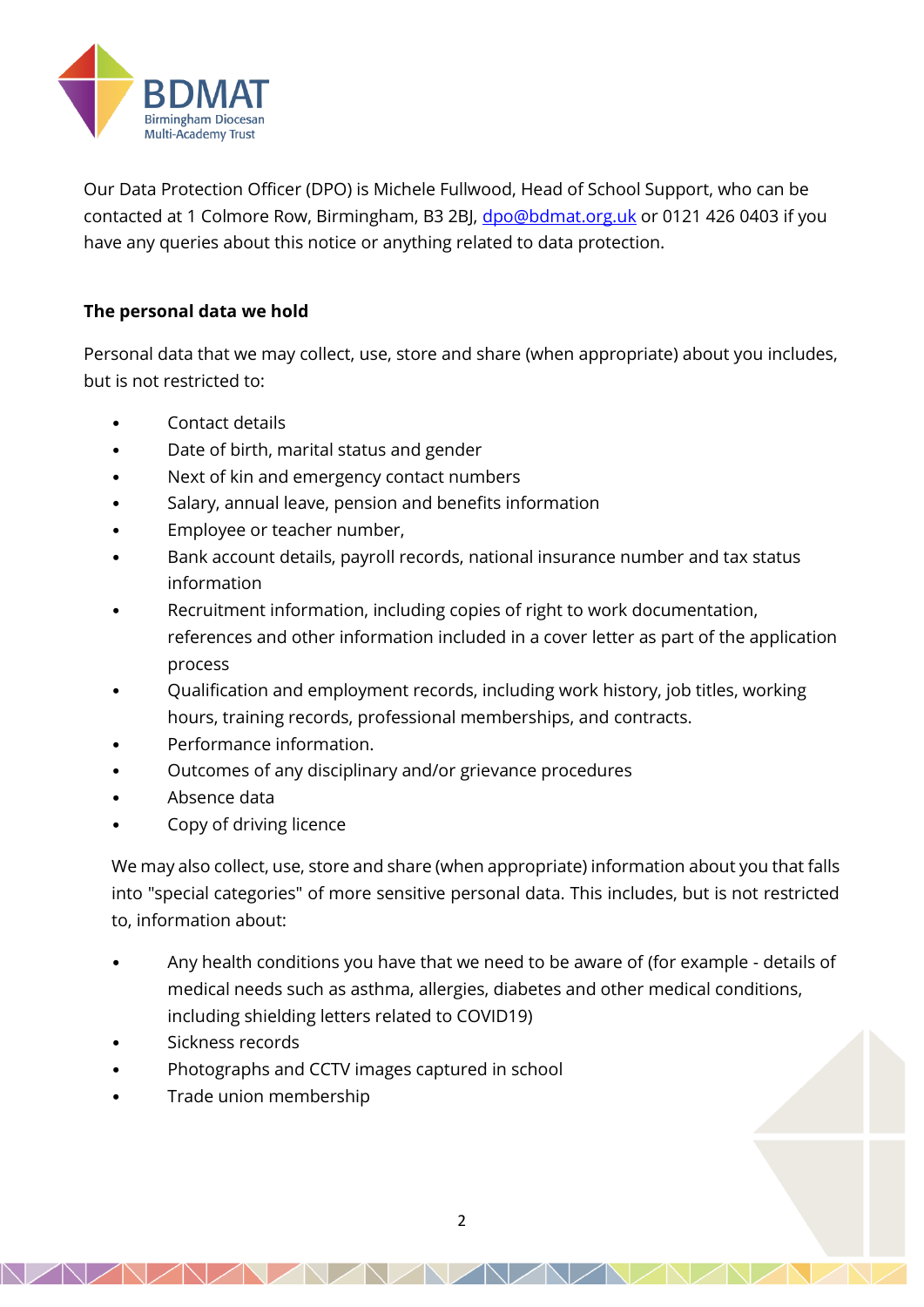

We may also collect, use, store and share (when appropriate) information about criminal convictions and offences.

We may also hold data about you that we have received from other organisations, including other schools and social services, and the Disclosure and Barring Service in respect of criminal offence data.

### **Why we use this data**

We use the data listed above to:

- a) Enable you to be paid.
- b) Facilitate safe recruitment, as part of our safeguarding obligations towards pupils.
- c) Support effective performance management.
- d) Inform the development of recruitment and retention policies.
- e) Allow better financial modelling and planning
- f) Enable equalities monitoring
- g) Improve the management of workforce data across the sector
- h) Support the work of the School Teachers' Review Body
- i) ensure duty of care is in place for medical conditions.

### **Use of your personal data in automated decision making and profiling**

We do not currently process any personal data through automated decision making or profiling. If this changes in the future, we will amend any relevant privacy notices in order to explain the processing to you, including your right to object to it.

# **Our lawful basis for using this data**

Our lawful bases for processing your personal data for the purposes listed in the **Why we use this data** section above are as follows:

For the purposes of a) and c) from the section "**Why we use this data"** in accordance with the "contract" basis – we need to process personal data to fulfil a contract with you or to help you enter a contract with us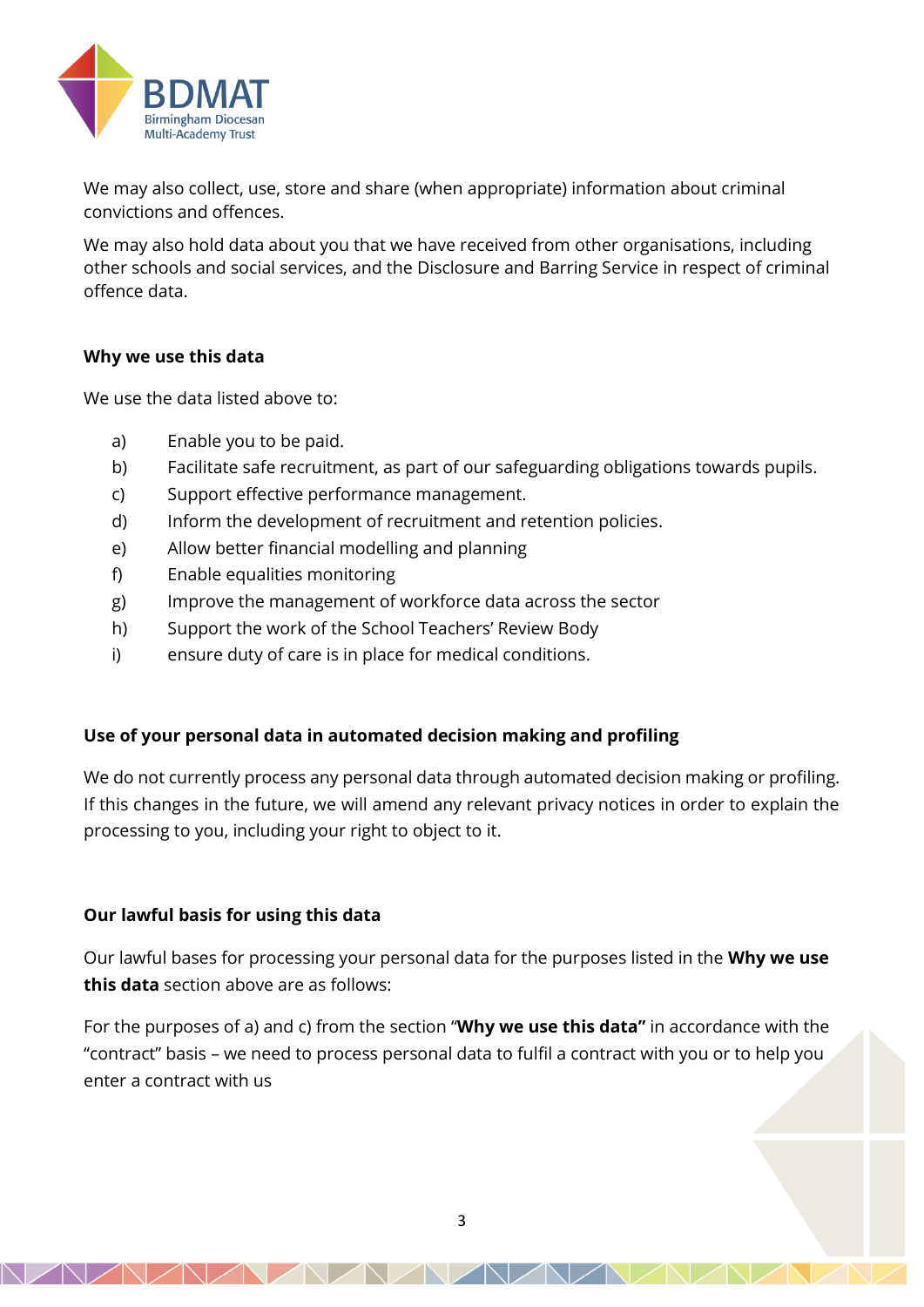

For the purposes of b) from the section "**Why we use this data"** in accordance with the "public task" basis – we need to process personal data to fulfil our statutory function as a school as set out here:

- Keeping Children Safe in Education
- Working Together to Safeguard Children

For the purposes of d) e) g) and h) in accordance with the "public task" basis – we need to process data to fulfil our statutory function as a school as set out here:

• Part 8 of the Education Act 2002 gives power to the School Teachers' Review Body to provide a report to government informing the development of recruitment and retention of teachers, providing for better financial modelling and planning and improving the management of workforce data across the sector

For the purposes of e) from the section **Why we use this data** in accordance with the "Legal Obligation" basis - we need to process personal data to meet our responsibilities under law as set out here:

• All academy trusts, under the Academies Financial Handbook have a legal duty to keep accurate financial records and produce audited accounts which include salary information

For the purposes of c) from the section **Why we use this data** in accordance with the "Consent" basis- we will obtain consent from you to use your personal data

For the purposes of g) in accordance with the "public task" basis – we need to process data to fulfil our statutory function as a school as set out here:

• All state funded schools are required to make a census submission because it is a statutory return under sections 113 and 114 of the Education Act 2005 and section 5 of the Education (Supply of Information about the School Workforce) (England) Regulations 2007 and amendments states that schools must share data with DfE.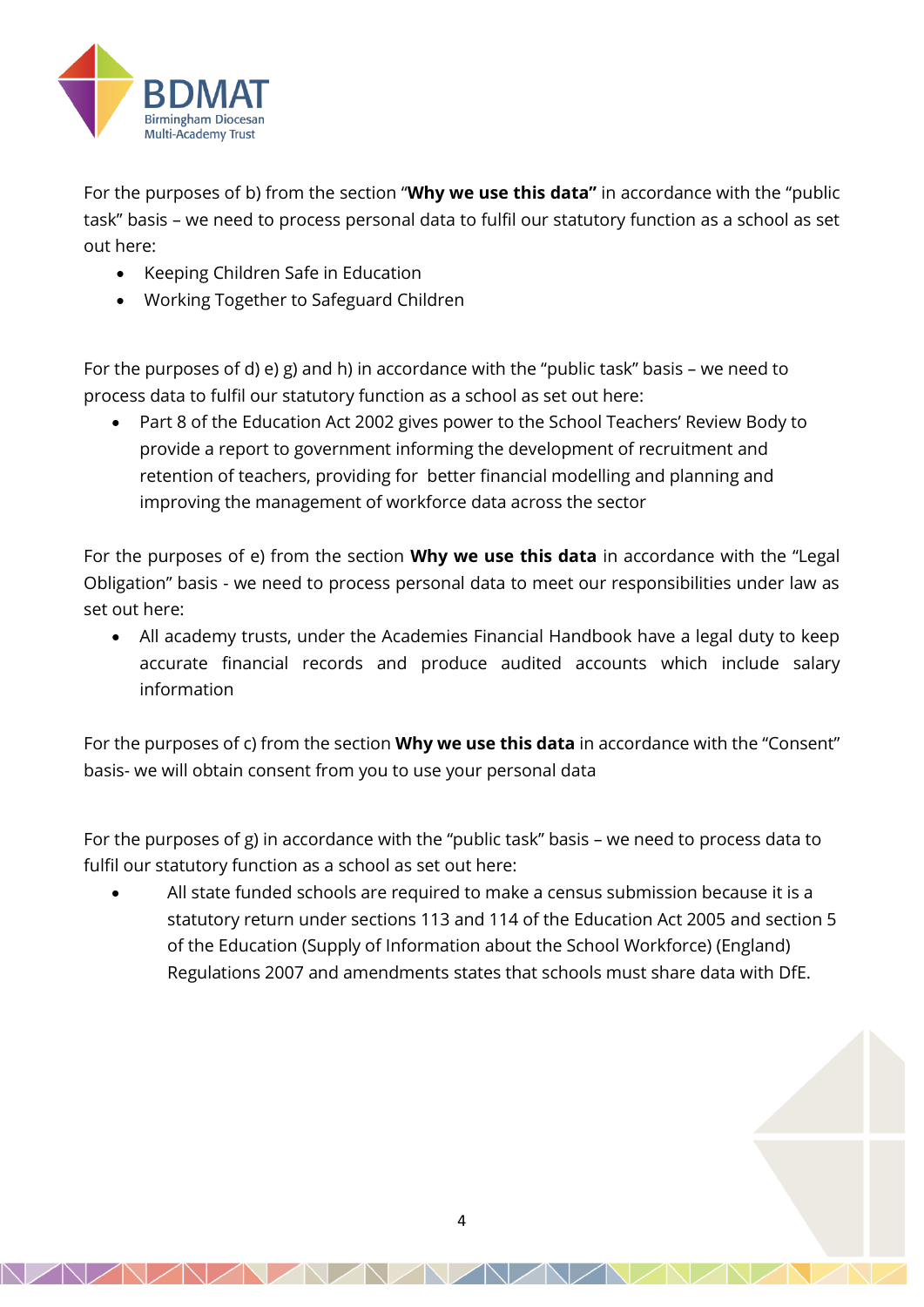

For the purposes of i) from the section **Why we use this data** in accordance with the "Legal Obligation" basis - we need to process personal data to meet our responsibilities under law as set out here:

• The Health and Safety at Work Act 1974 and The Management of Health and Safety at Work Regulations 1999 state all schools have a duty to protect the health and safety of all visitors

Where you have provided us with consent to use your personal data, you may withdraw this consent at any time. We will make this clear when requesting your consent, and explain how you would go about withdrawing consent if you wish to do so

# **Our basis for using special category data**

For 'special category' data, we only collect and use it when we have both a lawful basis, as set out above, and one of the following conditions for processing as set out in UK data protection law:

- We have obtained your explicit consent to use your personal data in a certain way
- We need to perform or exercise an obligation or right in relation to employment, social security or social protection law.
- We need to protect an individual's vital interests (i.e. protect your life or someone else's life), in situations where you're physically or legally incapable of giving consent
- The data concerned has already been made manifestly public by you
- We need to process it for the establishment, exercise or defence of legal claims
- We need to process it for reasons of substantial public interest as defined in legislation
- We need to process it for health or social care purposes, and the processing is done by, or under the direction of, a health or social work professional or by any other person obliged to confidentiality under law
- We need to process it for public health reasons, and the processing is done by, or under the direction of, a health professional or by any other person obliged to confidentiality under law
- We need to process it for archiving purposes, scientific or historical research purposes, or for statistical purposes, and the processing is in the public interest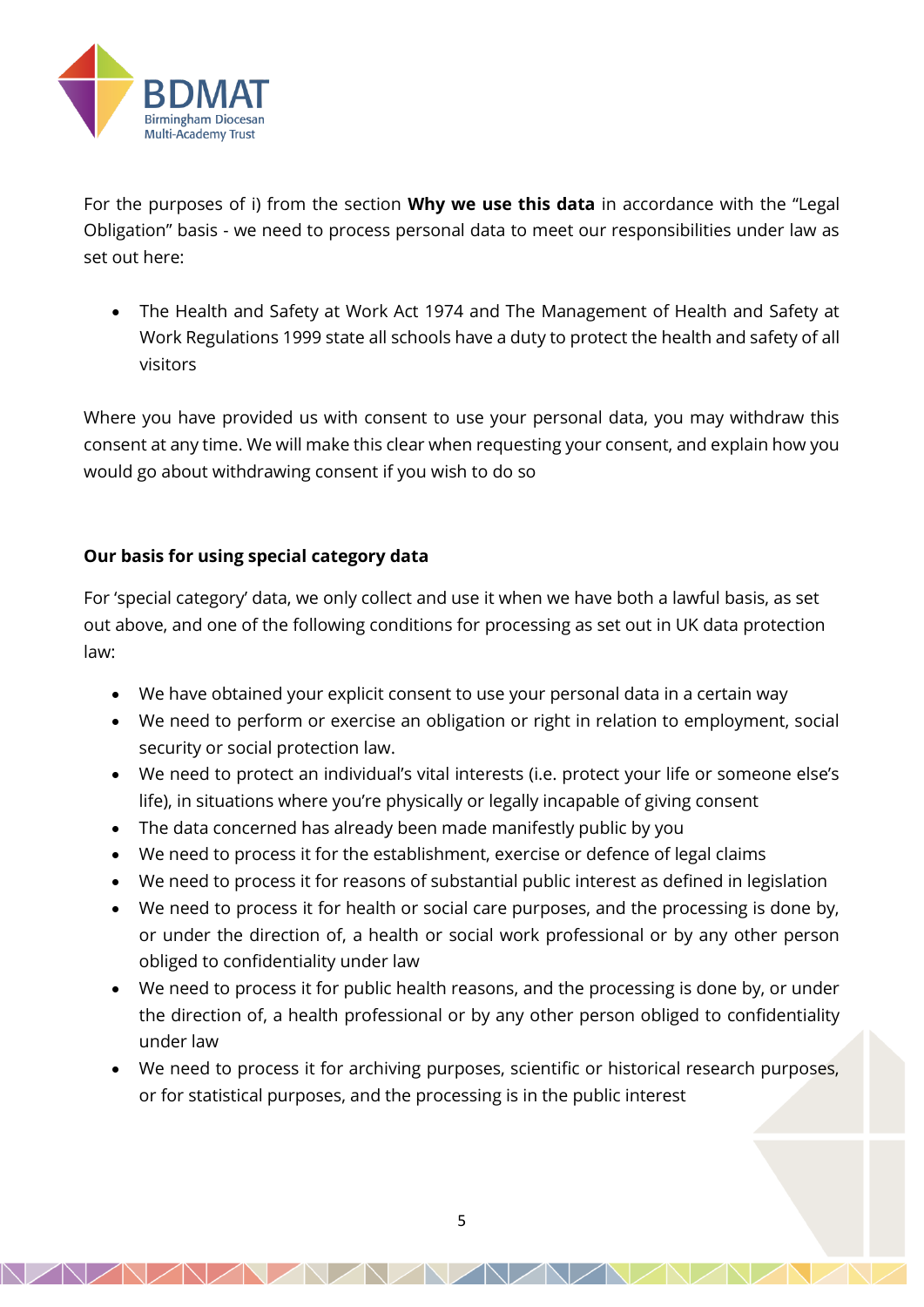

For criminal offence data, we will only collect and use it when we have both a lawful basis, as set out above, and a condition for processing as set out in UK data protection law. Conditions include:

- We have obtained your consent to use it in a specific way
- We need to protect an individual's vital interests (i.e. protect your life or someone else's life), in situations where you're physically or legally incapable of giving consent
- The data concerned has already been made manifestly public by you
- We need to process it for, or in connection with, legal proceedings, to obtain legal advice, or for the establishment, exercise or defence of legal rights
- We need to process it for reasons of substantial public interest as defined in legislation

### **Collecting this data**

Whilst the majority of information we collect about you is mandatory, there is some information that can be provided voluntarily.

Whenever we seek to collect information from you, we make it clear whether you must provide this information (and if so, what the possible consequences are of not complying), or whether you have a choice.

Most of the data we hold about you will come from you, but we may also hold data about you from:

- Local authorities
- Government departments or agencies
- Police forces, courts, tribunals
- Other schools or trusts
- Former employers

### **How we store this data**

We keep personal information about you while you work at the school. We also keep it beyond your employment in line with legislation.

Our data retention guidelines, which can be found on the BDMAT website <https://bdmatschools.com/documents/bdmat-retention-policy/> sets out how long we keep information about staff. A copy is available on request.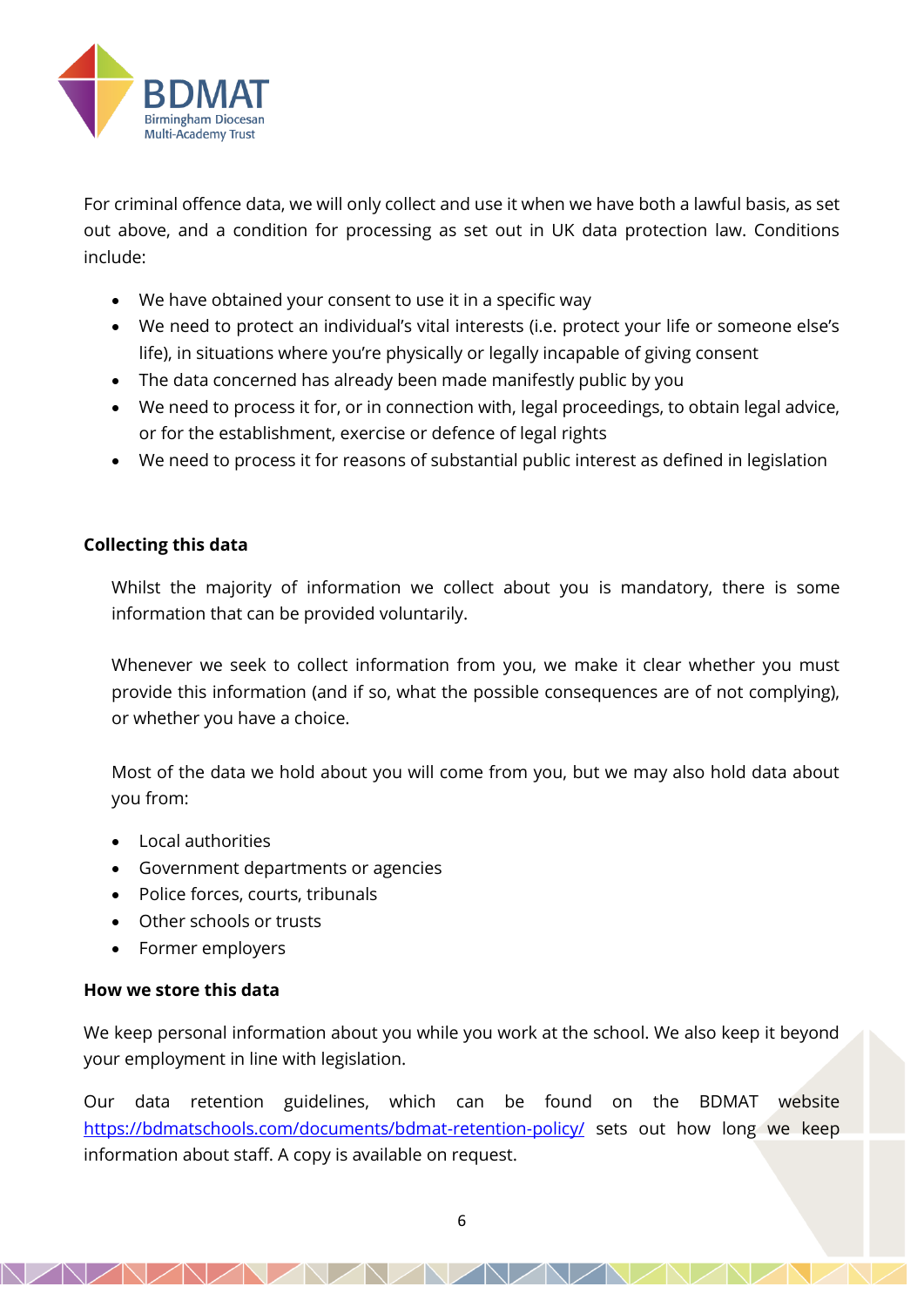

We have put in place appropriate security measures to prevent your personal information from being accidentally lost, used or accessed in an unauthorised way, altered or disclosed.

We will dispose of your personal data securely when we no longer need it.

### **Who we share data with.**

We do not share information about you with any third party without consent unless the law and our policies allow us to do so.

Where it is legally required, or if necessary (and it complies with UK data protection law) we may share personal information about you with:

- our local authority (Birmingham, Solihull or Warwickshire dependent upon locality of the school)
- Government departments or agencies such as Department for Education (DfE) or HMRC
- Our regulator Ofsted
- BDMAT's outsourced finance support suppliers Hoge and Access
- Auditors Bishop Fleming and Academy Advisory
- Survey and research organsiations
- Health authorities
- Security organisations
- Health and social welfare organisations
- Professional advisers and consultants
- Police forces, courts, tribunals

To find out more about the data collection requirements placed on us by the Department for Education including the data that we share with them, go to [https://www.gov.uk/education/data-collection-and-censuses-for-schools.](https://www.gov.uk/education/data-collection-and-censuses-for-schools)

The department may share information about school employees with third parties who promote the education or well-being of children or the effective deployment of school staff in England by:

- conducting research or analysis;
- producing statistics; and
- providing information, advice or guidance.

The department has robust processes in place to ensure that the confidentiality of personal data is maintained and there are stringent controls in place regarding access to it and its use.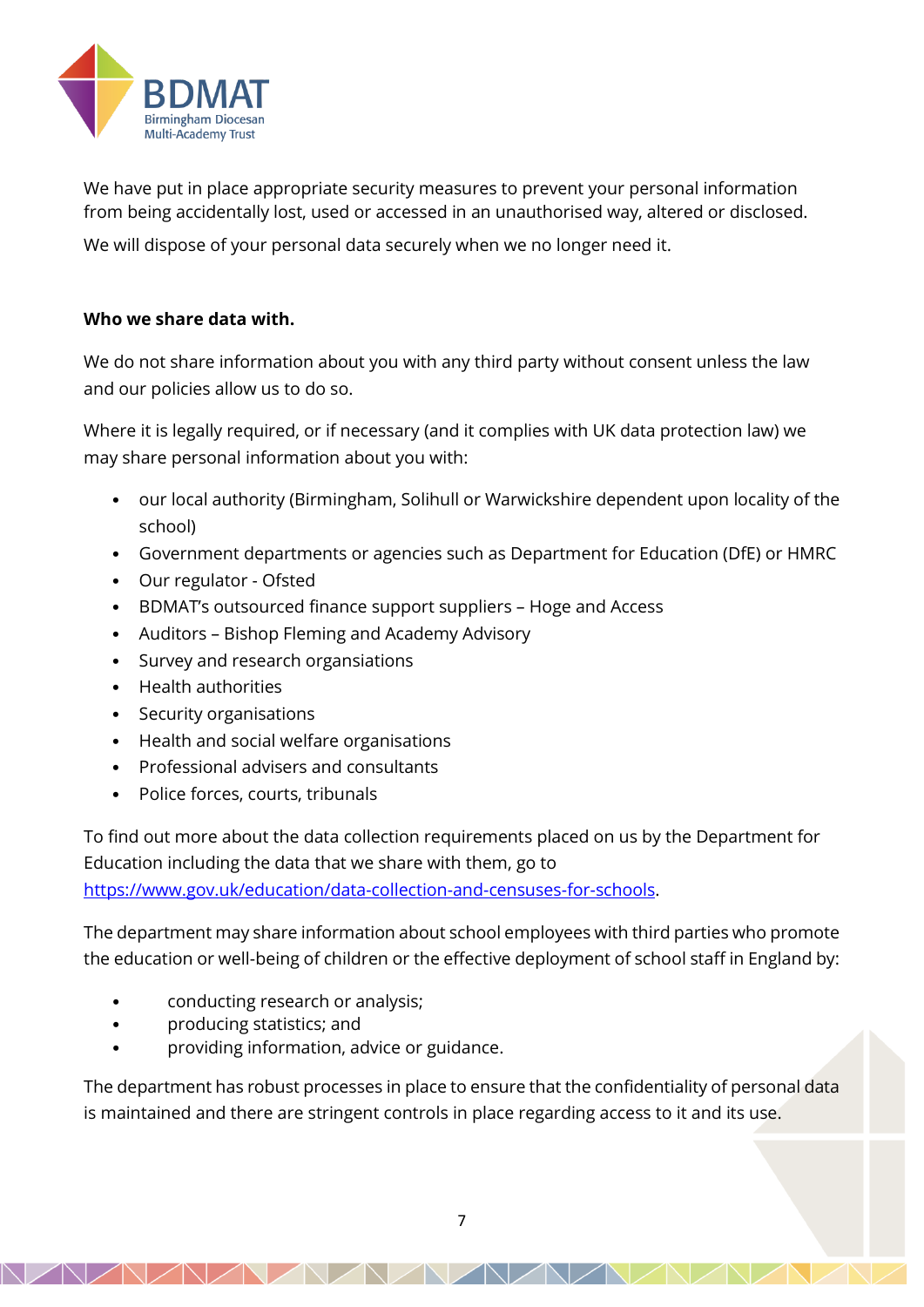

Decisions on whether DfE releases personal data to third parties are subject to a strict approval process and based on a detailed assessment of:

- who is requesting the data:
- the purpose for which it is required;
- the level and sensitivity of data requested; and
- the arrangements in place to securely store and handle the data.

To be granted access to school workforce information, organisations must comply with its strict terms and conditions covering the confidentiality and handling of the data, security arrangements and retention and use of the data.

For more information about the department's data sharing process, please visit:

<https://www.gov.uk/data-protection-how-we-collect-and-share-research-data>

To contact the department:<https://www.gov.uk/contact-dfe>

### **Transferring data internationally**

We may share personal information about you with the following international third parties, where different data protection legislation applies:

- 3P (Mathletics) has its main data location as the East US 2 region within Microsoft Azure. In accordance with EU GDPR requirements, Microsoft Azure complies with both the EU-US privacy shield and EU Model Clauses.
- The Schoolcomms Products and Services only processes personal information in the UK. Some supporting services (EG Microsoft CRM), might use cloud platforms that operate from Third Countries outside of the EEA. Where this is the case, Schoolcomms ensure that adequate safeguards are established to protect your data.
- Class Dojo complies with the requirements set forth in the EU-U.S. and Swiss-U.S. Privacy Shield.
- Other schools if you move abroad and apply for a school post

Where we transfer your personal data to a third-party country or territory, we will do so in accordance with UK data protection law.

# **Your rights:**

# **How to access personal information that we hold about you**

You have a right to make a 'subject access request' to gain access to personal information that we hold about you.

If you make a subject access request, and if we do hold information about you, we will (subject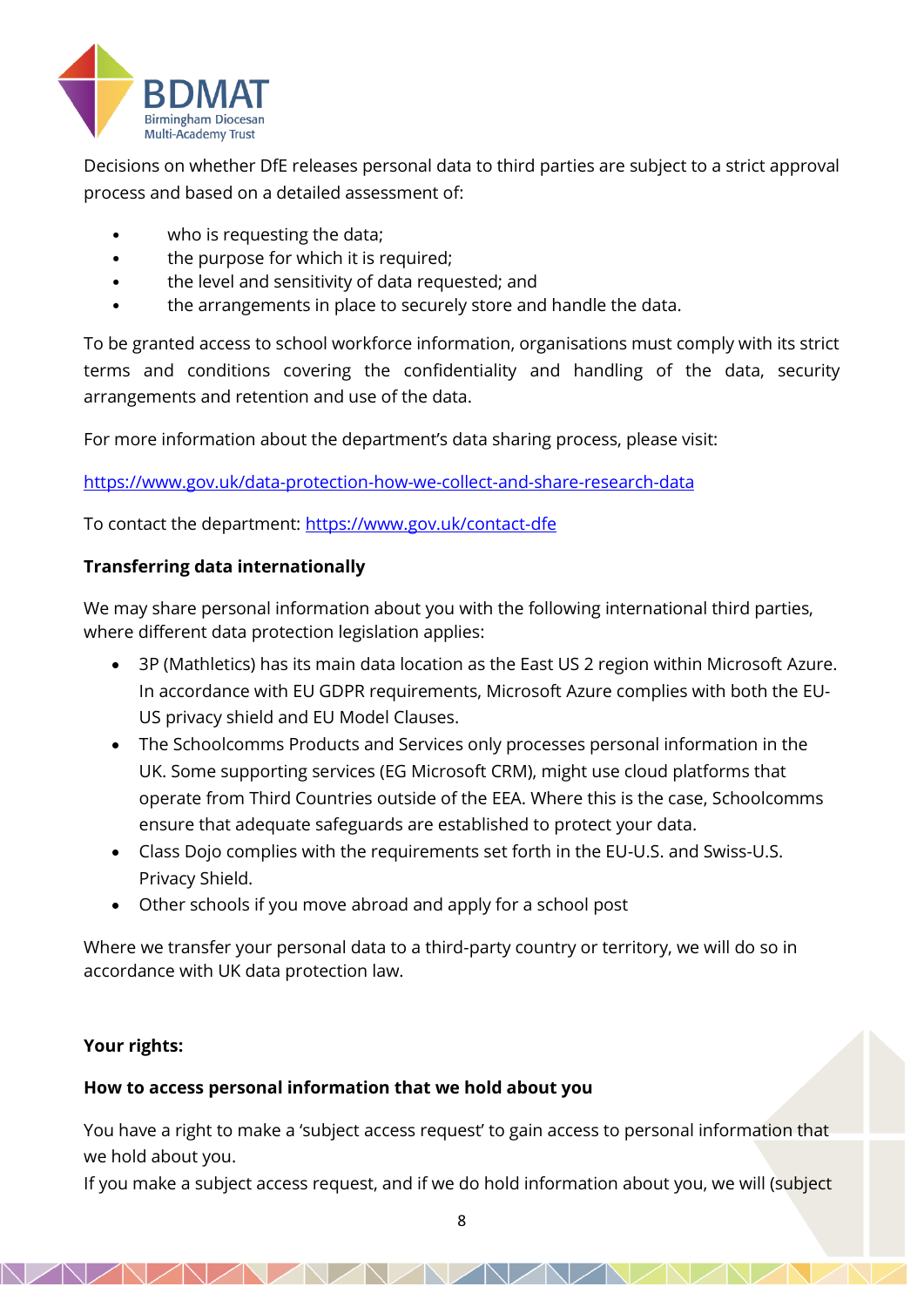

to any exemptions that may apply):

- Give you a description of it
- Tell you why we are holding and processing it, and how long we will keep it for
- Explain where we got it from, if not from you
- Tell you who it has been, or will be, shared with
- Let you know whether any automated decision-making is being applied to the data, and any consequences of this
- Give you a copy of the information in an intelligible form

You may also have the right for your personal information to be transmitted electronically to another organisation in certain circumstances.

If you would like to make a request, please contact us via email to **[dpo@bdmat.org.uk](mailto:dpo@bdmat.org.uk)** or [m.fullwood@bdmatschools.com](mailto:m.fullwood@bdmatschools.com)

Subject access requests can be made verbally. To ensure that your verbal request is fully understood the Information Commissioners Office (ICO) on their website say the following:

*Yes. You can make a subject access request verbally, but we recommend you put it in writing if possible because this gives you a record of your request.*

*If you are making a verbal request, try to:*

- *use straightforward, polite language;*
- *focus the conversation on your subject access request;*
- discuss the reason for your request, if this is appropriate work with them to identify the type *of information you need and where it can be found;*
- *ask them to make written notes – especially if you are asking for very specific information; and*
- *check their understanding – ask them to briefly summarise your request and inform them if anything is incorrect or missing before finishing the conversation.*

*However, even if you make your request verbally, we recommend you follow it up in writing (eg by letter, email or using a standard form).*

So to avoid confusion we ask you when making a subject access request, or requesting to be given access to your personnel record, you do so by contacting our Data Protection Officer, Michele Fullwood, in writing either to Birmingham Diocesan Multi-Academy Trust, 1 Colmore Row, Birmingham, B3 2BJ or by email to [dpo@bdmat.org.uk](mailto:dpo@bdmat.org.uk)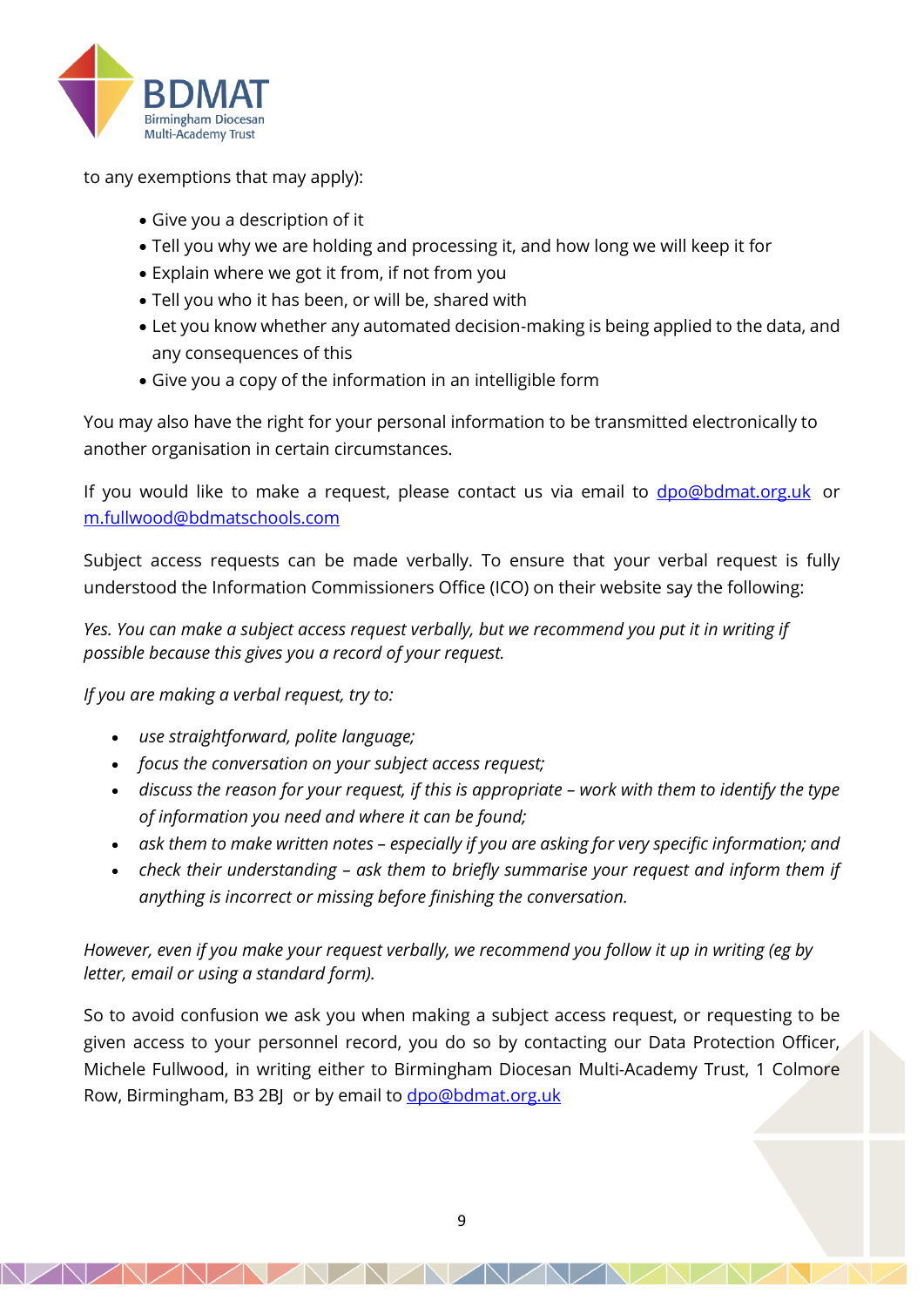

You also have the right to:

- object to the processing of personal data that is likely to cause, or is causing, damage or distress;
- prevent processing for the purpose of direct marketing;
- object to decisions being taken by automated means;
- in certain circumstances, have inaccurate personal data rectified, blocked, erased or destroyed; and
- claim compensation for damages caused by a breach of the Data Protection regulations.

If you have a concern about the way we are collecting or using your personal data, we ask that you raise your concern with us in the first instance. Alternatively, you can contact the Information Commissioner's Office at <https://ico.org.uk/concerns/>

# **Your other rights regarding your data**

Under UK data protection law, you have certain rights regarding how your personal data is used and kept safe. For example, you have the right to:

- Object to our use of your personal data
- Prevent your data being used to send direct marketing
- Object to and challenge the use of your personal data for decisions being taken by automated means (by a computer or machine, rather than by a person)
- In certain circumstances, have inaccurate personal data corrected
- In certain circumstances, have the personal data we hold about you deleted or destroyed, or restrict its processing
- Withdraw your consent, where you previously provided it for the collection, processing and transfer of your personal data for a specific purpose
- In certain circumstances, be notified of a data breach
- Make a complaint to the Information Commissioner's Office
- Claim compensation for damages caused by a breach of the data protection regulations

To exercise any of these rights, please contact us (see 'Contact us' below).

# **Contact Us**

If you would like to discuss anything in this privacy notice, please contact our Data Protection Officer (DPO), Michele Fullwood, Head of School Support, at 1 Colmore Row, Birmingham, B3 2BJ, [dpo@bdmat.org.uk](mailto:dpo@bdmat.org.uk) or 0121 426 0403.